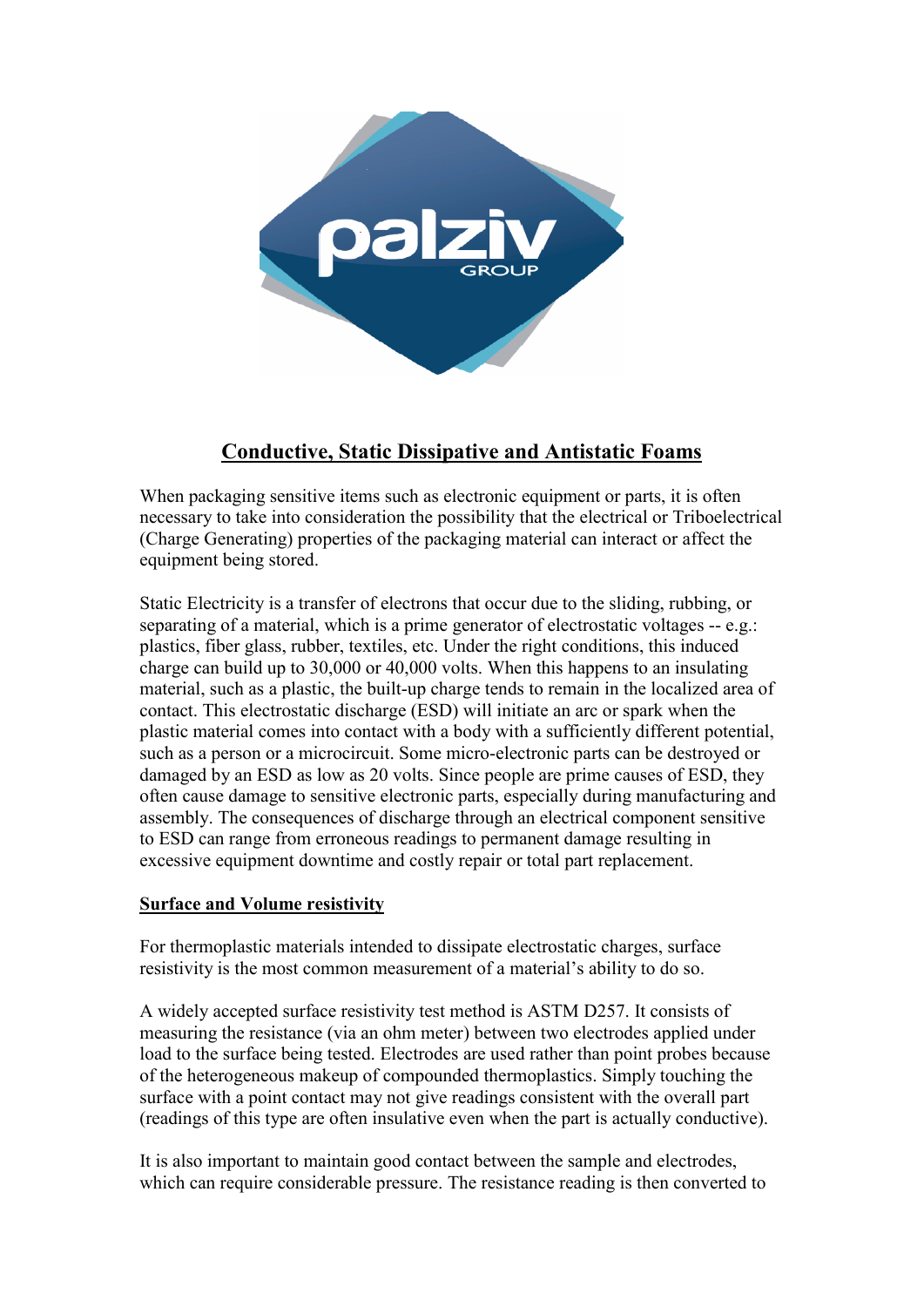resistivity to account for the dimensions of the electrodes which can vary depending on the size and shape of the test samples. Surface resistivity is equal to resistance times the perimeter of the electrodes divided by the gap distance, yielding ohms/square.

Volume resistivity is useful for evaluating the relative dispersion of a conductive additive throughout the polymer matrix. It can roughly be related to EMI/RFI shielding effectiveness in certain conductive fillers.

Volume resistivity is tested in a similar fashion to surface resistivity, however electrodes are placed on opposite faces of a test sample. ASTM D257 also refers to volume resistivity, and a conversion factor again based on electrode dimensions and part thickness is used to obtain the resistivity value from a resistance reading. [Volume resistivity is equal to resistance times the surface area (cm2) divided by the thickness of the part (cm) yielding ohm-cm.]



Volume resistivity measured through the thickness of the sample. When a material has a high concentration of conductive particles, resistivity goes down (i.e. conductivity goes up).

#### **ESD packaging categories**

According to the Standard ANSI/ESD S541-2003 there are different categories for packaging ESD sensitive items. They are:

- **Resistance**:
- Conductive
	- Dissipative
- Electrostatic Discharge
- Electric-field

• **Shielding**:

- 
- Insulative

• **Low Charging (antistatic)**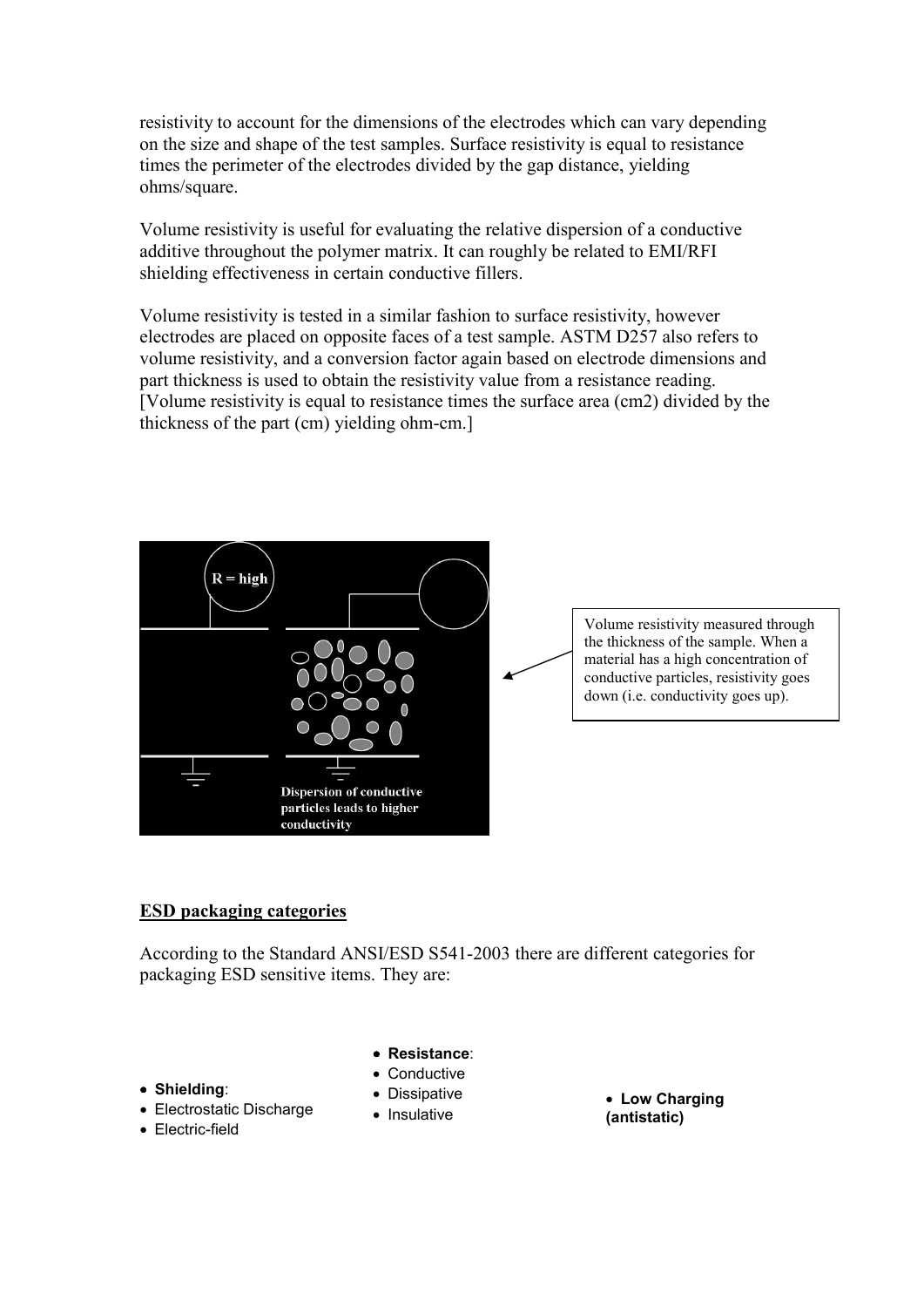Depending upon what the product is, will decide what form of packaging is necessary.



### **Conductive and Static Dissipative foams**

These foams contain conductive carbon black and have permanent conductive properties.



The volume resistivity of a polymer is  $10^{14}$  to  $10^{16}$  ohm.cm. A virgin polymer is therefore a good insulator. The volume resistivity of dry carbon black is  $10^{-2}$  to  $10^{-3}$  ohm.cm. Dry carbon black is therefore a good conductor. When carbon black is compounded into plastics the conductivity is imparted by the carbon black. The level of conductivity obtained is a function of the carbon black loading (the relationship is not however linear).

The graph shows resistivity as a function of carbon black loading and is called a **percolation curve**. At low loadings, the carbon black particles are not close enough to each other to form a path for the passage of electrical charge. At a certain loading, called the **percolation threshold**, the system passes rapidly from insulative to fully conductive as the particles are now sufficiently numerous to form a network to lead the current. At higher loadings, conductivity will improve further but not dramatically.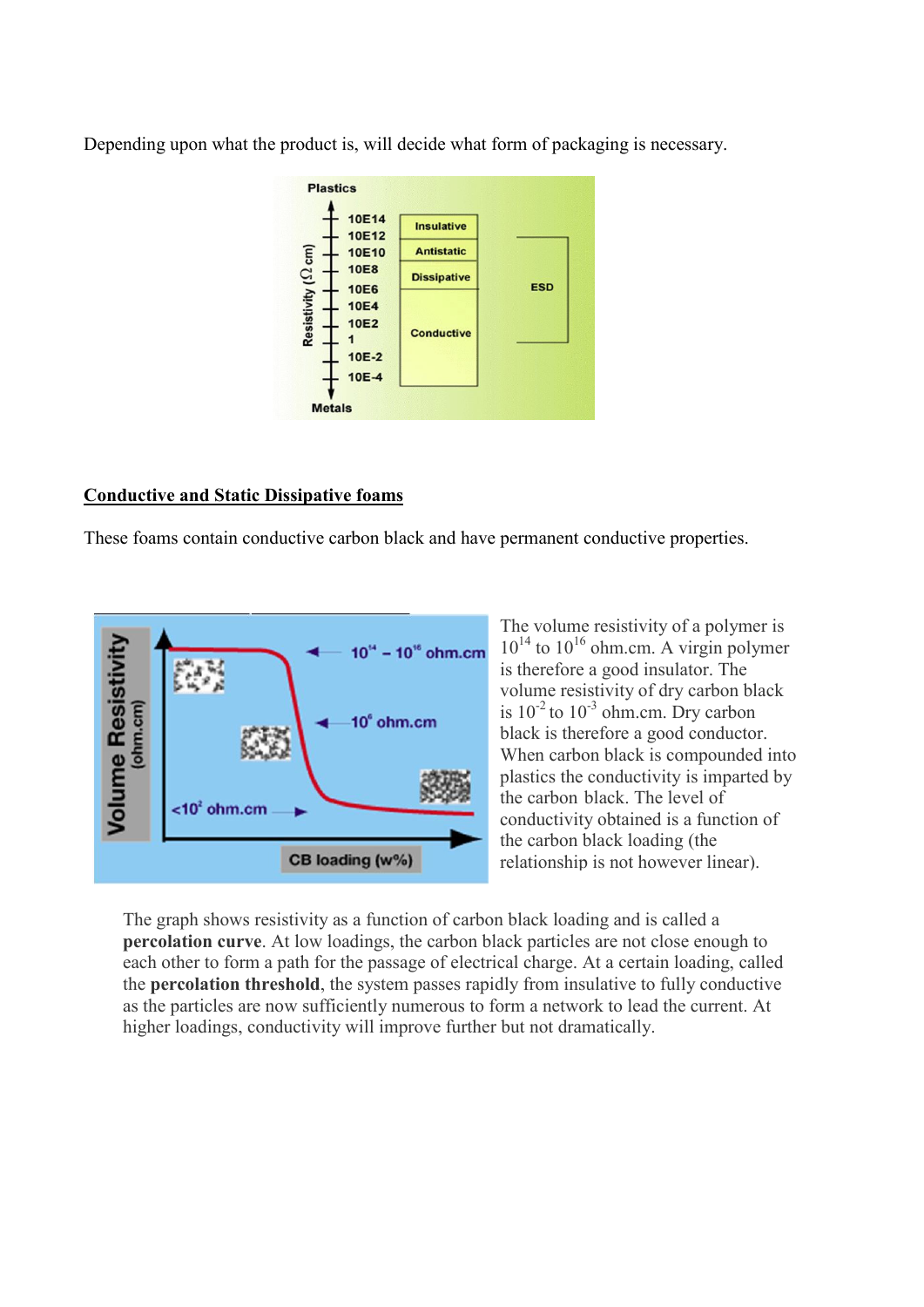As seen in the picture on the right, the percolation threshold has been reached and the carbon black particles allow the passage of charge through the polymer matrix.



## **Anti-static foams**

Anti-Static materials work in a different way to those containing conductive carbon black.



During the extrusion or compounding phase, the Antistatic additive material (often Glycerol Monostearate- GMS) is homogeneously mixed into the polymer. After processing, the GMS slowly migrates to the edges of the sheet and the molecules start to line up on the surface. The protruding hydrophilic end of the GMS molecule absorbs moisture from the ambient air and builds up a conductive path on the polymer's surface. This surface conductivity is not a permanent feature as it also depends both on the initial quantity (or loading) of the antistatic agent and on its rate of migration towards the polymer's surface. Relative humidity will